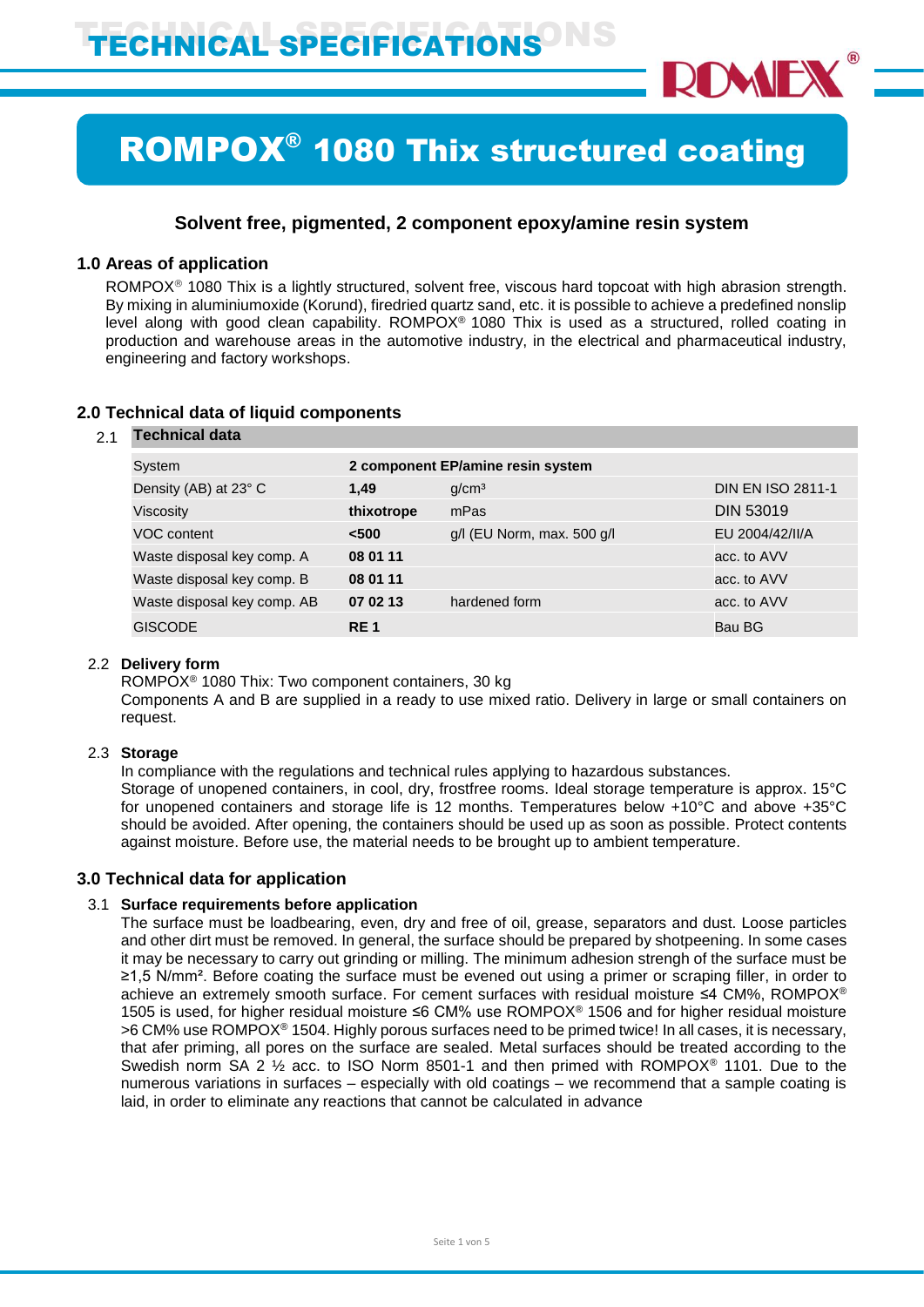

#### 3.2 **Technical data for application**

| Mixing ratio A:B           | 100:20         | Weight parts |                           |                              |
|----------------------------|----------------|--------------|---------------------------|------------------------------|
| Application time at        | $10^{\circ}$ C | 35           | minutes                   | ROMEX <sup>®</sup> - Norm 04 |
|                            | $20^\circ$ C   | 18           | minutes                   | ROMEX <sup>®</sup> - Norm 04 |
|                            | $30^\circ$ C   | 12           | minutes                   | ROMEX <sup>®</sup> - Norm 04 |
| Pot time                   | $23^\circ$ C   | 20           | minutes                   | ROMEX <sup>®</sup> - Norm 04 |
| Min. hardening temperature |                | $+10$        | °C                        | Floor and air temperature    |
| Application temperature    | $15 - 30$      | $^{\circ}$ C | Floor and air temperature |                              |
| Dewpoint distance          |                | $\geq$ 3     | $^{\circ}$ C              | Floor and air temperature    |
| Air humidity               |                | $\leq$ 75    | $\%$                      | Relative air humidity        |

**Please note**: *The times mentioned in item 3.2 are approximations and will vary with differing ambient conditions*

#### 3.3 **Application instructions**

Component B (hardener) is poured completely into component A (resin). (The B component is thixotrope – scrape out the container completely using a scraper) and stirred well using a slow rotating mixer (approx. 300 rpm diameter of whisk approx. 1/3 of the diameter of the container). Additives (i.e. quartz sand, omyacarb, AlOx (korund)), are always added afterwards and then mixed well for at least 2 minutes. In case of using part measurements (mix A component first, homogenously), these need to be weighed exactly using an electronic scale according to the stated mixing ratio. Mix only the quantity that can be used within the pot time. Do not use straight from the delivery container! Avoid mixing air into mixture. After mixing, pour into a clean container and stir again. ROMPOX® 1080 Thix can be applied using a notched trowel or squeegee, then rolled crosswised using a fur roller and then using a structured platen, whereby the structured texture is created.

*Please note: In case of surface and material temperatures below +15°C, or when going below the dewpoint distance, levelling and surface faults can occur as well as adhesion problems within the coating system!*

ROMPOX<sup>®</sup> 1080 Thix is systemically a fast reacting material. The top coat should be applied especially at temperatures above 20 degrees with sufficient site occupation and in field widths <20 m. We recommend to halve the delivery packages. This is done with an electronic scale considering the mixing ratio.

#### 3.4 **Application example**

#### **as a lightly structured coating with nonslip classification approx. R10 (approx. 0,86mm layer thickness)** on cementbound, normed surface

| <b>Work process</b>       | <b>Product</b>                                                                                                                | <b>Consumption</b>                                                                        | <b>Application</b>                                                                                                               |
|---------------------------|-------------------------------------------------------------------------------------------------------------------------------|-------------------------------------------------------------------------------------------|----------------------------------------------------------------------------------------------------------------------------------|
| Surface preparation       |                                                                                                                               |                                                                                           | see point 3.1                                                                                                                    |
| Primer as scraping filler | ROMPOX <sup>®</sup> 1505<br>Primer<br>2 wp firedried<br>quartz sand $\varnothing$ 0,06-0,3 mm<br>1 wp ROMEX <sup>®</sup> FG10 | min. $0,3$ kg/m <sup>2</sup><br>min. $0,2$ kg/m <sup>2</sup><br>min. $0.1 \text{ kg/m}^2$ | Apply using hard rubber<br>squeegee or smoothing<br>trowel, level off sharply                                                    |
| sprinkling if required*   | Firedried quartz sand<br>Ø 0,1 - 0,5 mm<br>with                                                                               | approx. $0.5 \text{ kg/m}^2$                                                              | Sprinkle evenly                                                                                                                  |
| Intermediate layer        | ROMPOX <sup>®</sup> 1505<br>1 wp                                                                                              | min. $0.3 \text{ kg/m}^2$                                                                 | Flooding with rubber<br>squeegee, then with rollers                                                                              |
| <b>Structured coating</b> | ROMPOX <sup>®</sup> 1080 Thix<br>Structured coating<br>AIOx (Korund)<br>#36 (approx. 0,42-0,6 mm)                             | min. $0,70$ kg/m <sup>2</sup><br>min. 0,042 kg/m <sup>2</sup>                             | Apply using notched rubber<br>squeegee (3mm), then use a<br>fur roller crosswise and a<br>(rough) structured roller to<br>finish |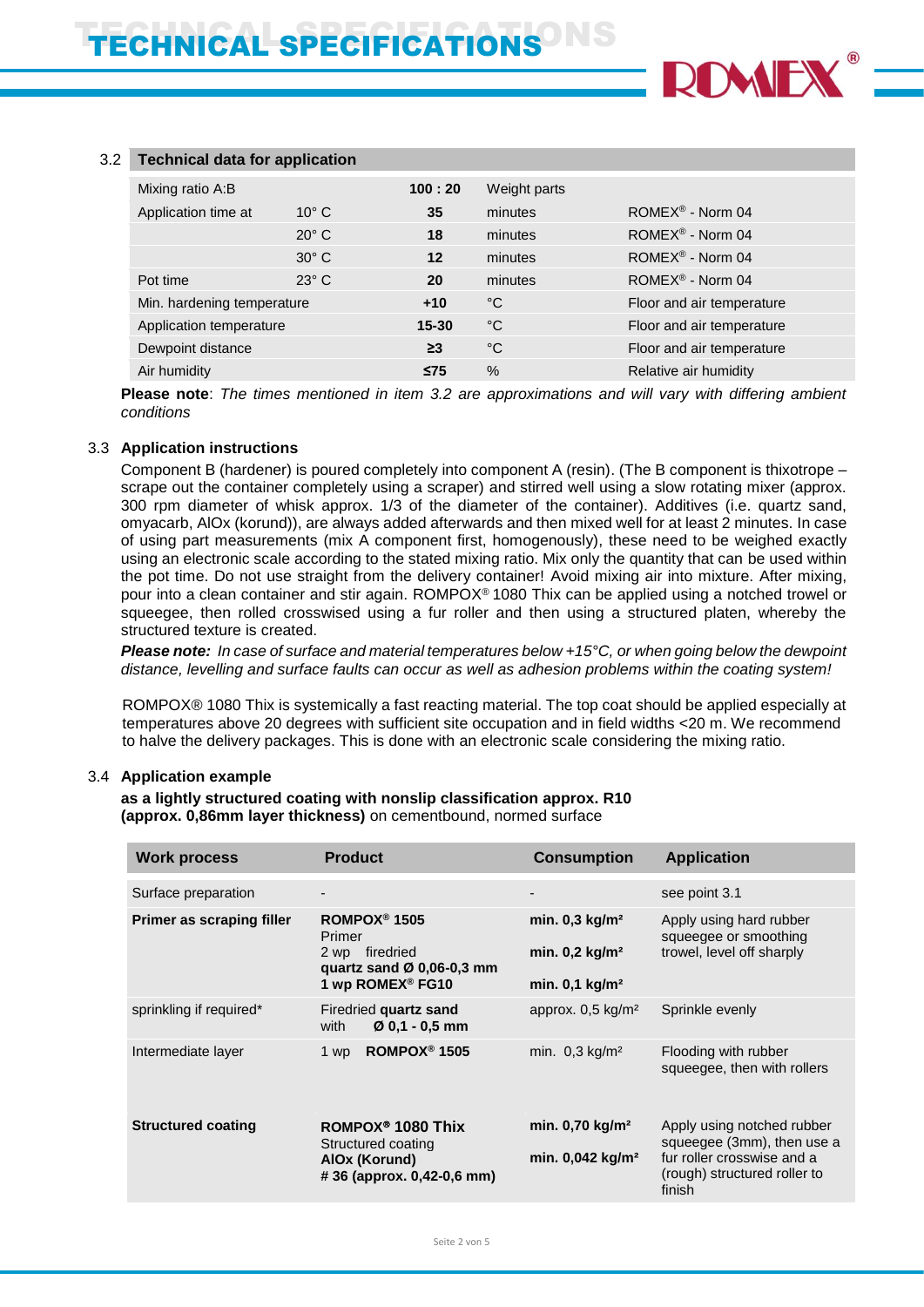

## 3.5 **Application example**

**as a lightly structured coating including scraping filler with nonslip classification approx. R10 (> 1,50mm layer thickness)** on cementbound surface

| <b>Work process</b>       | <b>Product</b>                                                                                             | <b>Consumption</b>                                            | <b>Application</b>                                                                                                               |
|---------------------------|------------------------------------------------------------------------------------------------------------|---------------------------------------------------------------|----------------------------------------------------------------------------------------------------------------------------------|
| Surface preparation       | -                                                                                                          |                                                               | see point 3.1                                                                                                                    |
| <b>Primer</b>             | ROMPOX <sup>®</sup> 1505<br>Primer                                                                         | min. $0,3$ kg/m <sup>2</sup>                                  | Flooding with rubber<br>squeegee and then rollers                                                                                |
| sprinkling if required*   | Firedried quartz sand<br>$Ø$ 0.1 - 0.5 mm<br>with                                                          | approx. $0.5 \text{ kg/m}^2$                                  | Sprinkle evenly                                                                                                                  |
| scraping filler           | per 1mm layer thickness<br>1 wp ROMPOX <sup>®</sup> 1505<br>firedried<br>1 wp<br>quartz sand Ø 0,06-0,3 mm | min. $0.8$ kg/m <sup>2</sup><br>min. $0.8$ kg/m <sup>2</sup>  | Apply using hard rubber<br>squeegee or smoothing<br>trowel, level off sharply                                                    |
| <b>Structured coating</b> | ROMPOX <sup>®</sup> 1080 Thix<br>Structured coating<br>AIOx (Korund)<br>#36 (approx. 0.42-0.6 mm)          | min. $0.70$ kg/m <sup>2</sup><br>min. 0,042 kg/m <sup>2</sup> | Apply using notched rubber<br>squeegee (3mm), then use a<br>fur roller crosswise and a<br>(rough) structured roller to<br>finish |

#### 3.6 **Application example**

**as a lightly structured coating including self leveling Intermediate layer with nonslip classification approx. R10 (> 2, 0 mm layer thickness)** on cementbound surface

| Arbeitsgang                 | <b>Produkt</b>                                                                                                         | <b>Verbrauch</b>                                             | <b>Applikation</b>                                                                                                               |
|-----------------------------|------------------------------------------------------------------------------------------------------------------------|--------------------------------------------------------------|----------------------------------------------------------------------------------------------------------------------------------|
| Surface preparation         |                                                                                                                        |                                                              | see point 3.1                                                                                                                    |
| <b>Primer</b>               | ROMPOX <sup>®</sup> 1505<br>Primer                                                                                     | min. $0,3$ kg/m <sup>2</sup>                                 | Flooding with rubber<br>squeegee and then rollers                                                                                |
| sprinkling if required*     | Firedried quartz sand<br>$Ø$ 0.1 - 0.5 mm<br>with                                                                      | approx. $0.5 \text{ kg/m}^2$                                 | Sprinkle evenly                                                                                                                  |
| scraping filler if required | per 1mm layer thickness<br>1 wp ROMPOX <sup>®</sup> 1505<br>firedried<br>1 wp<br>quartz sand $\varnothing$ 0,06-0,3 mm | min. $0,8$ kg/m <sup>2</sup><br>min. $0,8$ kg/m <sup>2</sup> | Apply using hard rubber<br>squeegee or smoothing<br>trowel, level off sharply                                                    |
| Intermediate layer          | ROMPOX <sup>®</sup> 1080<br>Same Colour as topcoat                                                                     | min. $1.5 \text{ kg/m}^2$                                    | Apply with smoothing trowel<br>or notched squeegee                                                                               |
| <b>Structured coating</b>   | ROMPOX <sup>®</sup> 1080 Thix<br>Structured coating<br>AIOx (Korund)<br>#36 (approx. 0,42-0,6 mm)                      | min. 0,70 kg/m <sup>2</sup><br>min. $0.042 \text{ kg/m}^2$   | Apply using notched rubber<br>squeegee (3mm), then use a<br>fur roller crosswise and a<br>(rough) structured roller to<br>finish |

**\* Note**: *When working indoors, sprinkling should be left out, if it is ensured, that subsequent work will take place within 48 hours at the latest. Please take note of ROMEX technical specifications for coatings and sealants.*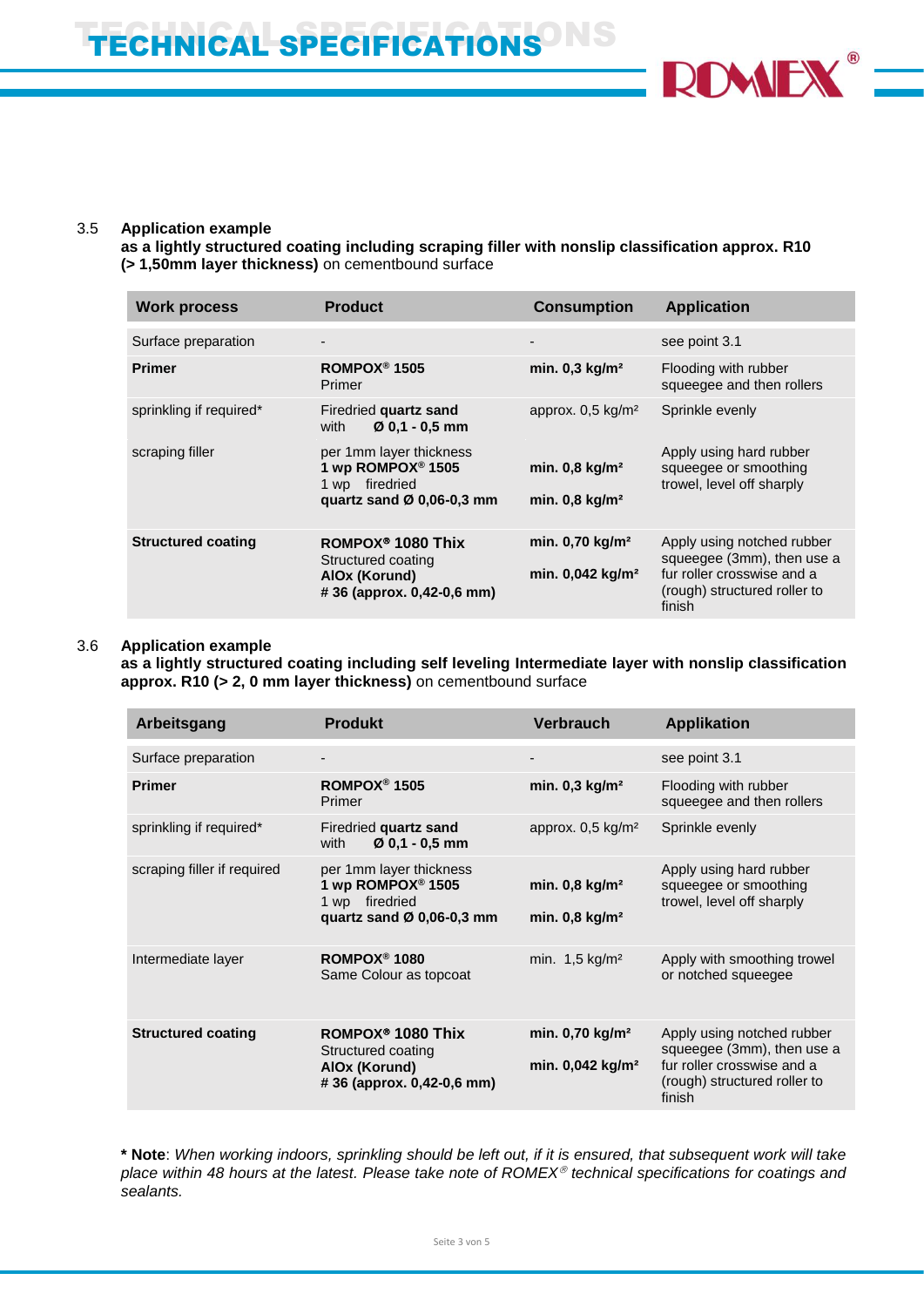*In case of significant colour contrast between the subsurface and topcoat (especially when using bright colours), we recommend adding 10% ROMEX***®** *700 (same colour as topcoat) to the Intermediate layer. We recommend that a sample coating is laid.*

*If the surface still shows faulty areas after filling with primer, then these need to be evened out using ROMPOX***®** *1505 mixed with quartz sand (i.e. 0,063 mm-0,3 mm) and/or setting agent (ROMEX***®** *3200).*

**Please note:** *Depending on ambient temperature, consumption may vary. At temperatures below 15 °C, there will be higher material consumption.*

## 3.8 **Cleaning**

Each time work is interrupted, clean all tools and equipment with a general solvent (i.e. ethanol, white spirits.

## **4.0 Technical data of hardened product**

#### 4.1 **Technical data of hardened product**

| Re-application at 23 °C                 | $12 - 48$ | $min. / max.$ hrs. | ROMEX <sup>®</sup> - NORM 07 |
|-----------------------------------------|-----------|--------------------|------------------------------|
| Can be walked on at 23 °C               | 14        | hrs.               | ROMEX <sup>®</sup> - NORM 07 |
| Fully hardened at 23 °C                 | >7        | days               | ROMEX <sup>®</sup> - NORM 07 |
| Compressive strength:                   | 70        | N/mm <sup>2</sup>  | <b>DIN EN 1015-11</b>        |
| Bending tensile strength:               | 30        | N/mm <sup>2</sup>  | <b>DIN EN 1015-11</b>        |
| Shore-D-Hardness 23 °C                  | ±70       | Shore-D            | <b>DIN 53505</b>             |
| Abrasion (Taber Abrasion)<br>1000g/CS10 | <40       | mg                 | <b>DIN EN ISO 438-2</b>      |

#### 4.2 **Properties of coating**

- abrasion resistant floor coating, resistant to forklifts
- viscous hard floor coating
- can be made nonslip
- solvent free
- good chemical resistance (see chemical resistance list ROMPOX® 1080/Thix)
- good cleaning capabilities
- many standard colours available. Special colours on request.

## **Different types of AlOx can affect both the appearance and the anti-slip properties of the finished coating. To obtain reproducible results, we recommend that you only order the AlOx from ROMEX**®**.**

*Note: If possible, always use material from the same production batch, especially on visible surfaces, as material from different production batches, may have slightly differing colour nuances. Hardened, liquid plastics are subjected to environmental factors i.e. UV rays and can thus change visually after hardening (i.e. yellowing, loss of gloss, white discolouration). The functioning of the industrial floor is not affected by this and does not constitute a fault. The colours of the products depend on raw materials and production methods and may have slight deviations compared to the RAL colours. It cannot be guaranteed that there will be exact matching of RAL colours.*

## **5.0 Safety instructions**

The products contain reactive materials and are partly hazardous to health in a non-hardened state. The hardener components can cause burns due to high alkali content. It can also cause irritation or skin sensitization. Avoid skin contact. If the product does get onto the skin, wash well with soap and water. If the product gets into the eyes, rinse well with water (keep an eye wash bottle on site) and seek medical treatment immediately. The guidelines in the regulations of handling hazardous materials apply as well as information sheets provided by the professional association of the chemical industry (i.e. BG-Bau, BGR 227 "Handling of